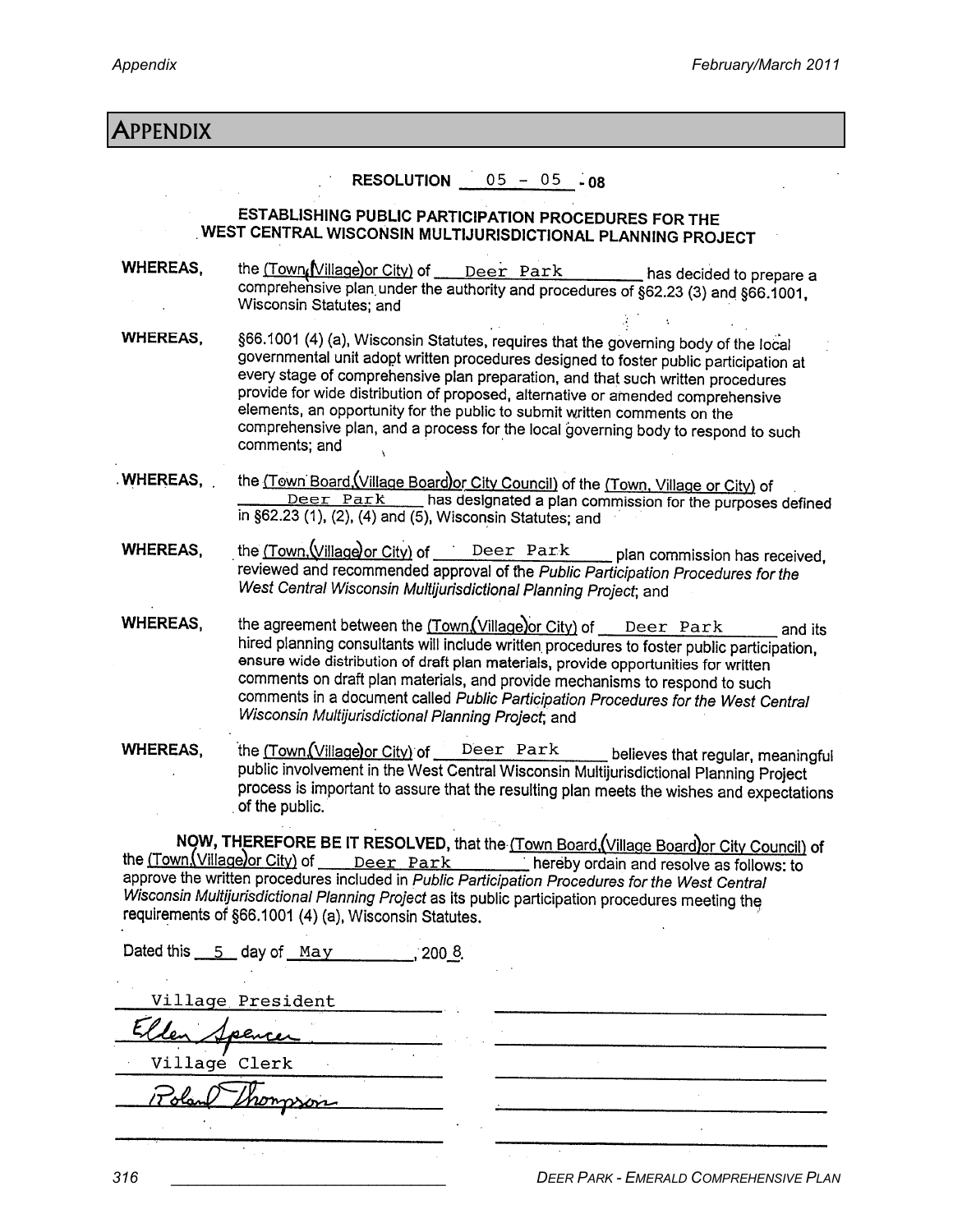## RESOLUTION  $\alpha\beta\beta$  08 - 07-29

### **ESTABLISHING PUBLIC PARTICIPATION PROCEDURES FOR THE TOWN OF EMERALD** WEST CENTRAL WISCONSIN MULTIJURISDICTIONAL PLANNING PROJECT

- the Town of Emerald has decided to prepare a comprehensive plan under the authority **WHEREAS.** and procedures of §62.23 (3) and §66.1001, Wisconsin Statutes; and
- 866.1001 (4) (a). Wisconsin Statutes, requires that the governing body of the local **WHEREAS.** governmental unit adopt written procedures designed to foster public participation at every stage of comprehensive plan preparation, and that such written procedures provide for wide distribution of proposed, alternative or amended comprehensive elements, an opportunity for the public to submit written comments on the comprehensive plan, and a process for the local governing body to respond to such comments: and
- **WHEREAS.** the Town Board of the Town of Emerald has designated a plan commission for the purposes defined in §62.23 (1), (2), (4) and (5), Wisconsin Statutes; and

**WHEREAS,** the Town of Emerald plan commission has received, reviewed and recommended approval of the Public Participation Procedures for the West Central Wisconsin Multijurisdictional Planning Project, and

- the agreement between the Town of Emerald and its hired planning consultants will **WHEREAS.** include written procedures to foster public participation, ensure wide distribution of draft plan materials, provide opportunities for written comments on draft plan materials, and provide mechanisms to respond to such comments in a document called Public Participation Procedures for the West Central Wisconsin Multijurisdictional Planning Project, and
- **WHEREAS.** the Town of Emerald believes that regular, meaningful public involvement in the West Central Wisconsin Multijurisdictional Planning Project process is important to assure that the resulting plan meets the wishes and expectations of the public.

NOW, THEREFORE BE IT RESOLVED, that the Town Board of the Town of Emerald hereby ordain and resolve as follows: to approve the written procedures included in Public Participation Procedures for the West Central Wisconsin Multijurisdictional Planning Project as its public participation procedures meeting the requirements of §66.1001 (4) (a), Wisconsin Statutes.

Dated this 9th day of July, 2008.

wen. Verk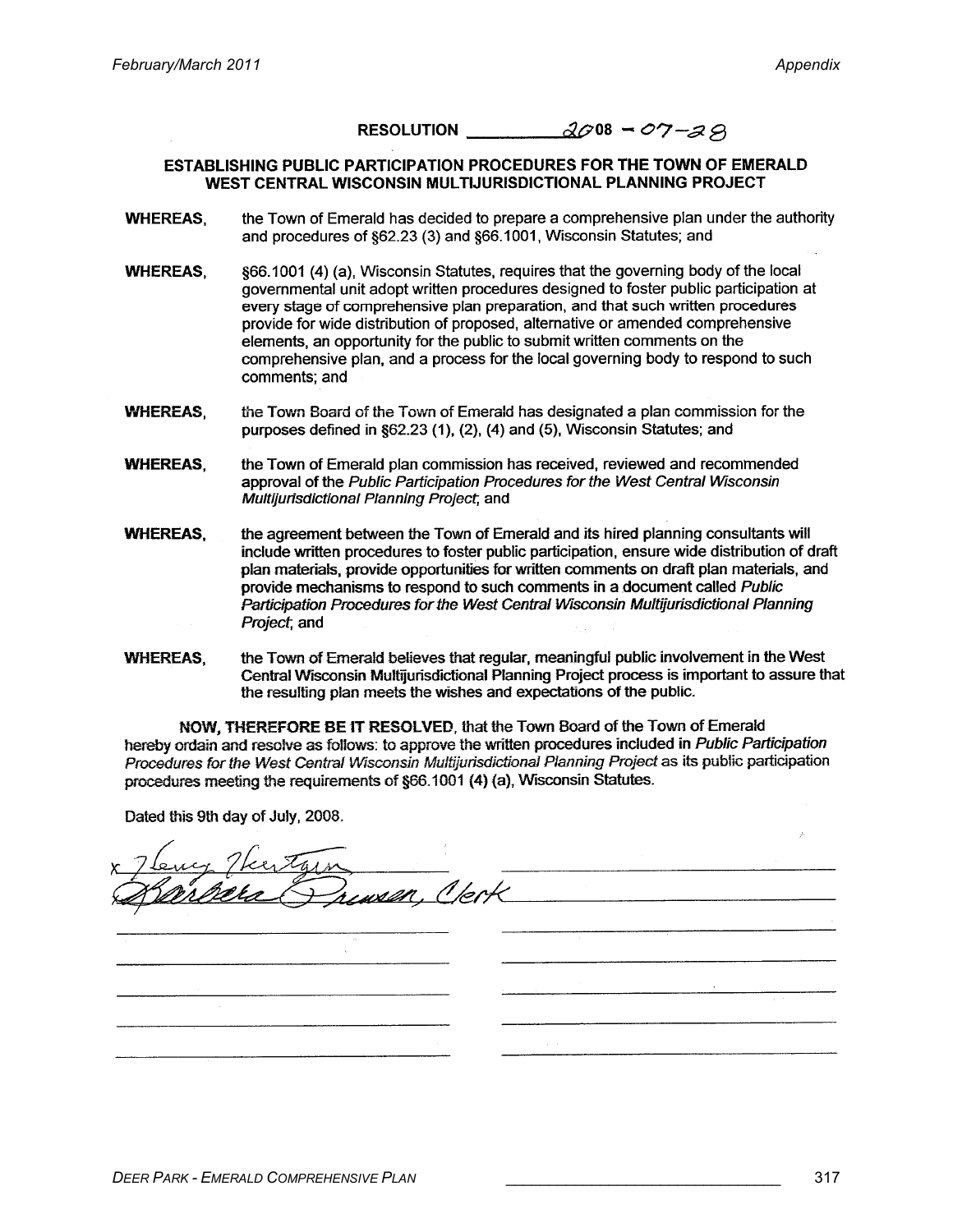# Public Participation Procedures for the West Central Wisconsin Multijurisdictional Planning Project

### INTRODUCTION

§66.1001 (4) (a), Wisconsin Statutes, requires that the governing body of the local governmental unit adopt written procedures designed to foster public participation, including open discussion, communication programs, information services and public meetings for which advance notice has been provided, at every stage of comprehensive plan preparation, and that such written procedures provide for wide distribution of proposed, alternative or amended comprehensive elements, an opportunity for the public to submit written comments on the comprehensive plan, and a process for the local governing body to respond to such comments.

THE GOVERNING BODY OF EACH LOCAL GOVERNMENTAL UNIT PARTICIPATING IN THE WEST CENTRAL WISCONSIN MULTIJURISDICTIONAL PLANNING PROJECT RECOGNIZES THE NEED FOR AN OPEN AND ACTIVE PUBLIC PARTICIPATION PROCESS TO FOSTER A STRONG COMMUNITY COMMITMENT TO THE DEVELOPMENT AND IMPLEMENTATION OF A COMPREHENSIVE PLAN TO GUIDE THE COMMUNITY'S FUTURE GROWTH AND DEVELOPMENT. TO ENSURE THAT THE PUBLIC HAS AN OPPORTUNITY TO BE INVOLVED IN EVERY STAGE OF THE PREPARATION OF THE COMPREHENSIVE PLAN, THE PARTICIPANTS IDENTIFY THE FOLLOWING ACTIONS TO PROMOTE AN ACTIVE PUBLIC INVOLVEMENT PROCESS THAT PROVIDES COMPLETE INFORMATION, TIMELY PUBLIC NOTICE, FULL PUBLIC ACCESS TO KEY DECISIONS, AND SUPPORTS EARLY AND CONTINUING INVOLVEMENT OF THE PUBLIC IN DEVELOPING THE PLAN.

### PUBLIC PARTICIPATION PROCEDURES

- Each participating local governmental unit shall have a duly appointed Plan Commission pursuant with §66.23 (1) and/or §60.62 (4), Wisconsin Statutes.
- All Plan Commission meetings are open to the public and are officially posted to notify the public as required by law. A period for public comment is provided.
- One Issues and Opportunities Identification workshop where the Plan Commission and the public will participate in a facilitated session to develop and prioritize key issues to be considered in the planning process, explore community values and problems, as well as strengths and weaknesses in being able to address the issues. The workshop is noticed and the public is invited to participate.
- One statistically valid Community Opinion Survey developed with consideration of the Issues and Opportunities Identification workshop outcome.
- One Community Vision and Development Design workshop where the Plan Commission and the public will participate in roundtable discussions, design preference activities and develop a community vision. The workshop is noticed and the public is invited to participate.
- At least one Open House and Information/Education meeting where information about planning activities and plan products will be presented. The meeting is noticed and the public is invited to participate.
- The governmental units of adjacent or overlapping jurisdiction will be notified of the community's undertaking of the preparation of the Comprehensive Plan and their input sought on interjurisdictional issues concerning land use, municipal boundaries and service provision.
- The governing body of the local governmental unit will receive periodic reports from the Plan Commission during the preparation of the plan and will have the opportunity to review and comment on materials developed for incorporation into the Comprehensive Plan.
- Where practicable, provide information about planning activities and plan outcomes on an Internet website. (WCWRPC will assist participants lacking such resources)
- All meetings of the governing body of the local governmental unit are open to the public and are officially posted to notify the public as required by law.
- Draft copies of the recommended Comprehensive Plan will be available at offices of the local governmental unit and other public places for the public to review and to submit written comments.